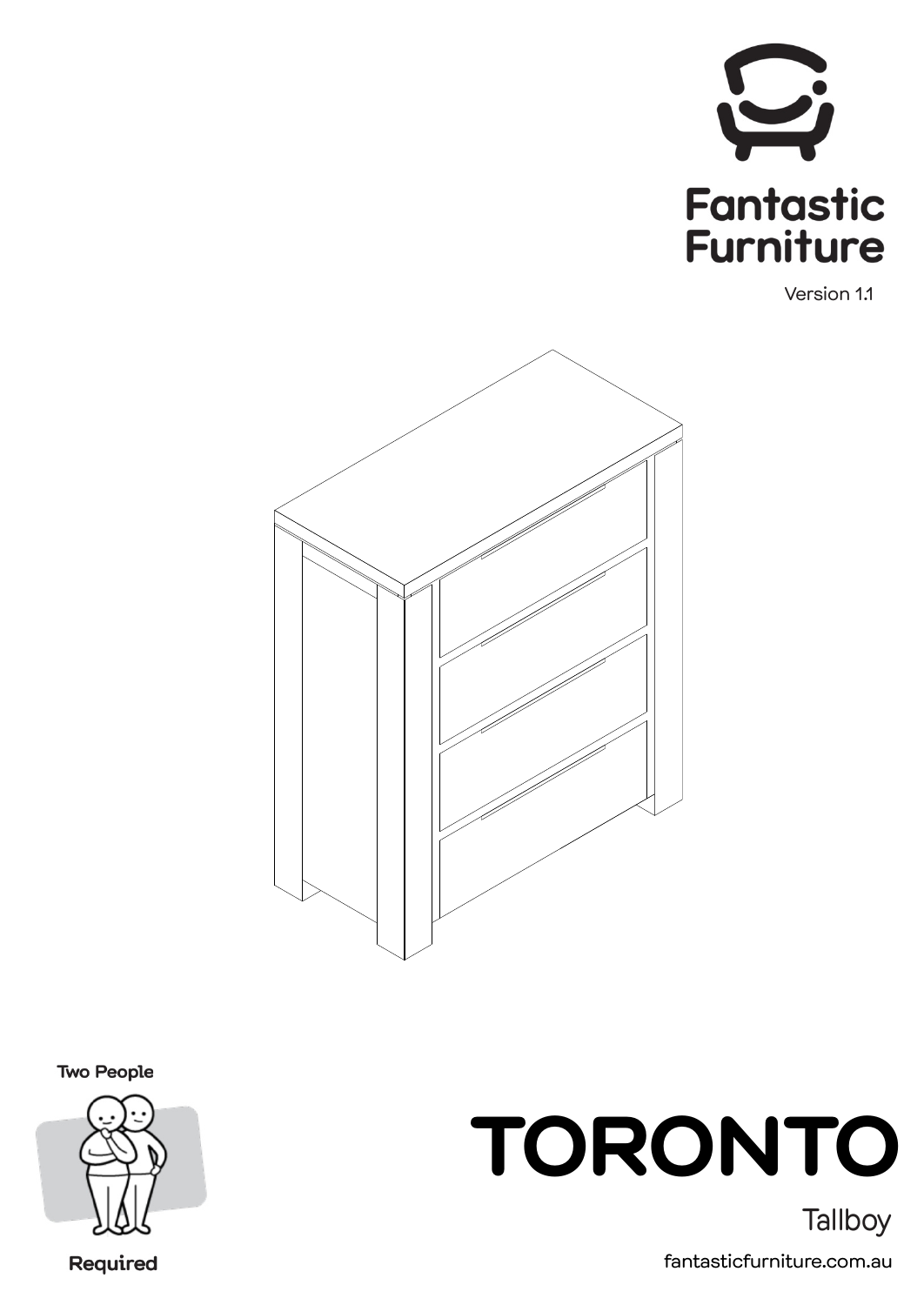

#### **Looks like you've found your Fantastic!**

We're thrilled you've chosen Fantastic Furniture to help create a home you'll love!



## **Fantastic Furniture**

#### **Love it? Share it!**

 Fantastic buy! Share how it looks at home on Instagram for your chance to win a \$250 Fantastic Furniture Gift Card! **@fantasticfurniture**



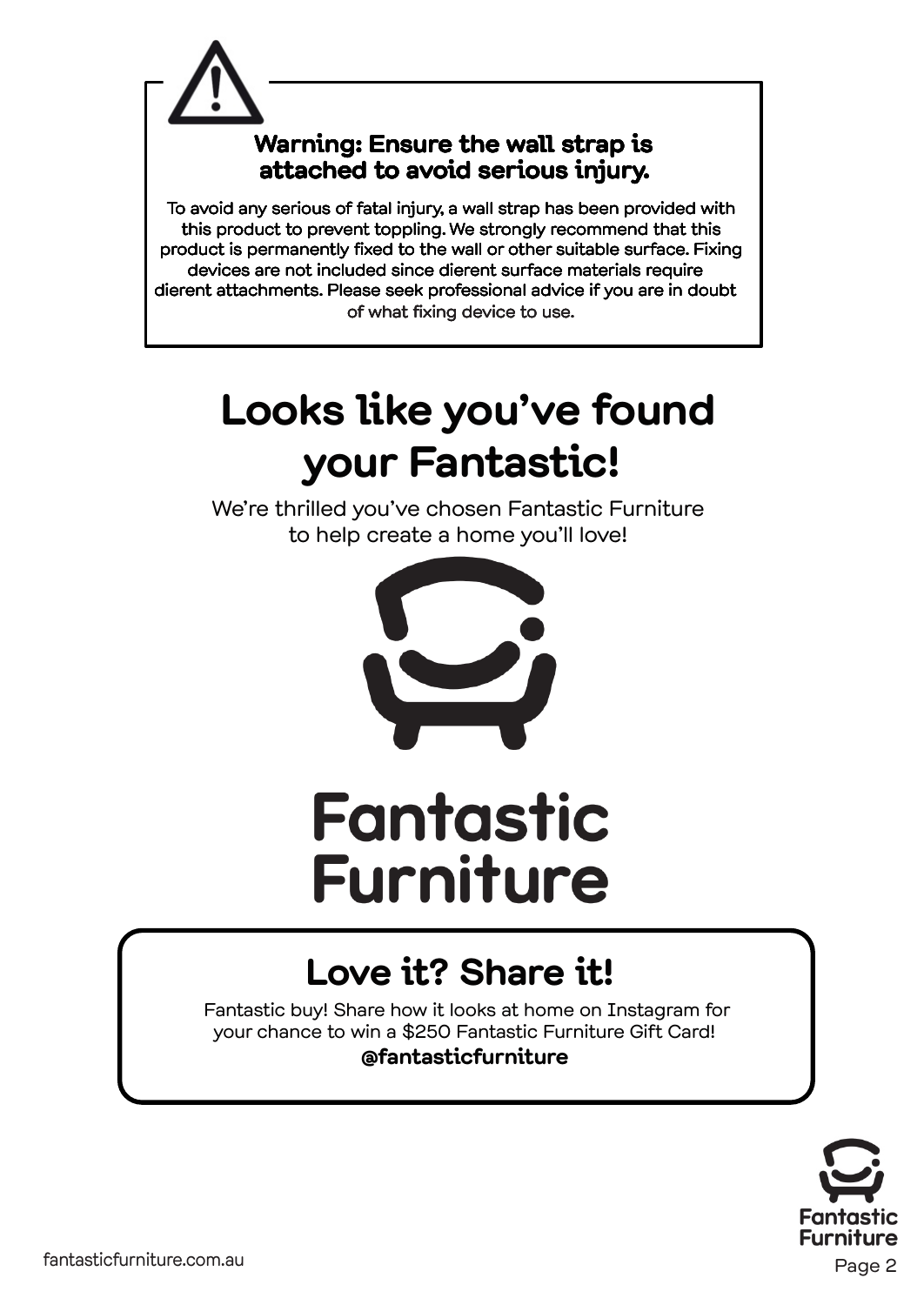# **Assembly checklist** Fantastic

Read through the instructions carefully before you begin.





Make sure you have all the required tools. Never use power tools unless instructed.



Identify and lay out all of the components before you begin assembly.

Unless instructed, do not fully tighten screws until the item is fully assembled.

#### **Useful Information**

! Never use power tools unless specifically instructed. They can damage your components or hardware if used incorrectly.

! The most common mistakes made during assembly are using the wrong hardware or getting components back to front.

! Always use a soft surface (such as carpet or cardboard) when assembling your product to avoid scratching or damaging the surface of the product.

! Bulky items such as wardrobes and bunk beds should be assembled in the room they will be used as they may not fit through a door once assembled.

! Never use any glue until you are certain that the parts belong together.

! Periodically check and re-tighten all fasteners. Check the product care label or website for product care instructions.

! If you are having any difficulties assembling your product, missing any hardware or components please visit our website Help Centre for further assistance.

! Please see page 2 for any safety requirements or weight restrictions.

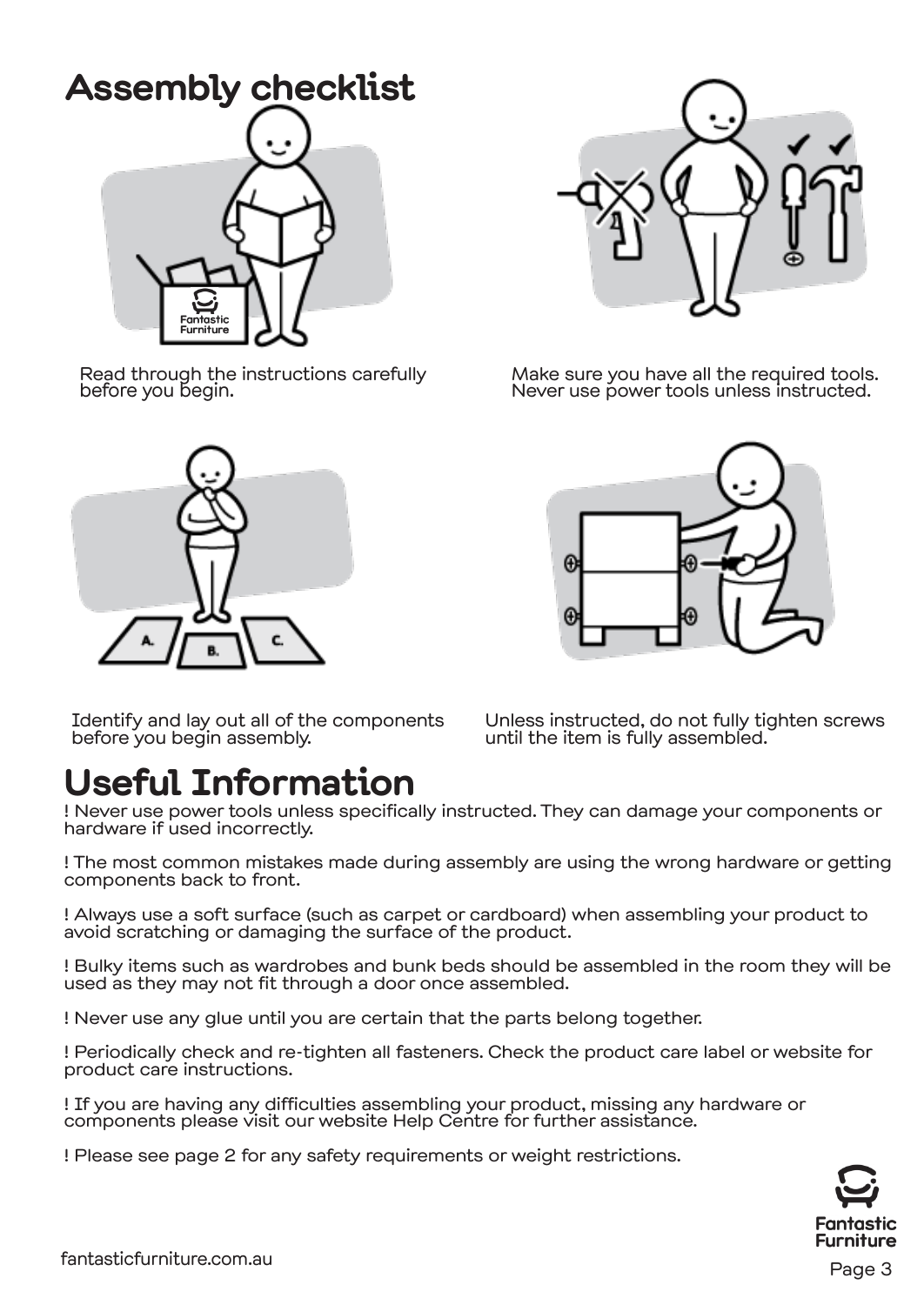#### **What you need**

to assemble the product





(Tool not provided) Soft Headed Mallet



#### **Hardware pack**



Please make sure you have all these parts before you start.

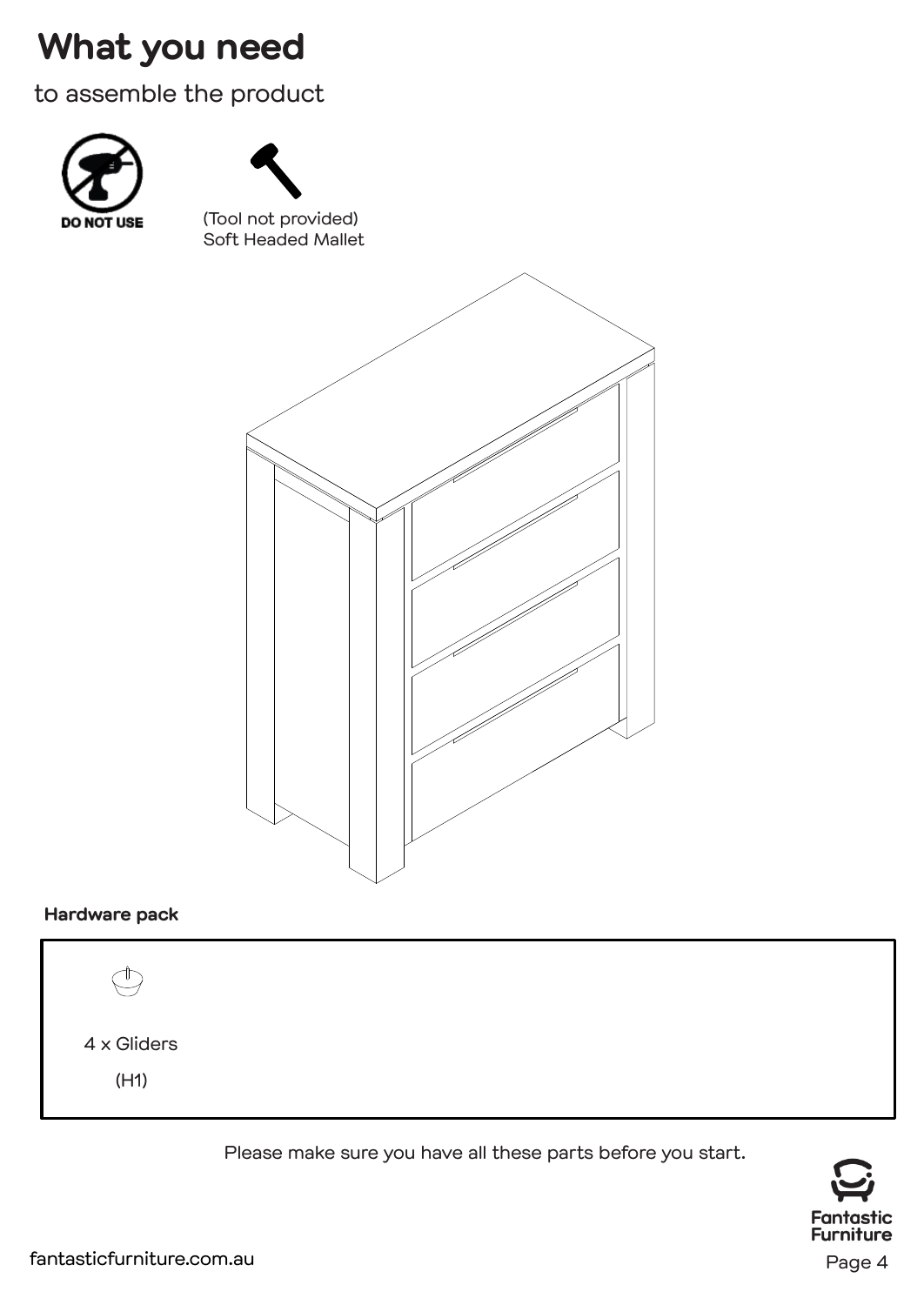



Turn the carton upside down (Bottom up). Open the carton and remove the pallet (P3).



Use a Soft Headed Mallet to nail the gliders (H1) at the middle of the legs and approximately 15mm from the front and the back side.

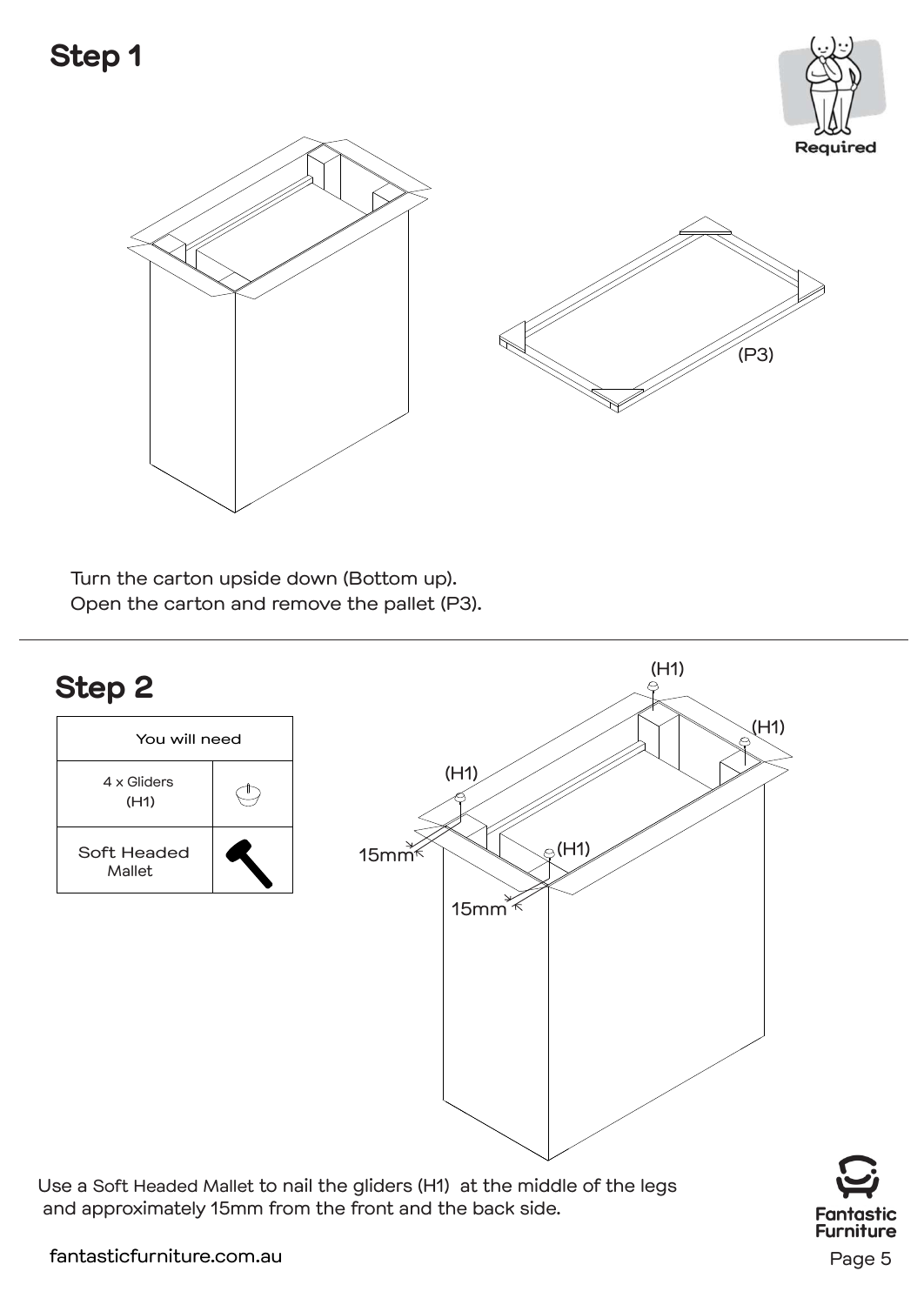#### **Step 3**



Gently turn carton over and remove carton from tallboy.

**Step 4**



Unwrap tallboy and move into final position. Seek advice from a qualified trades person on how to attach the safety strap to your specific wall.